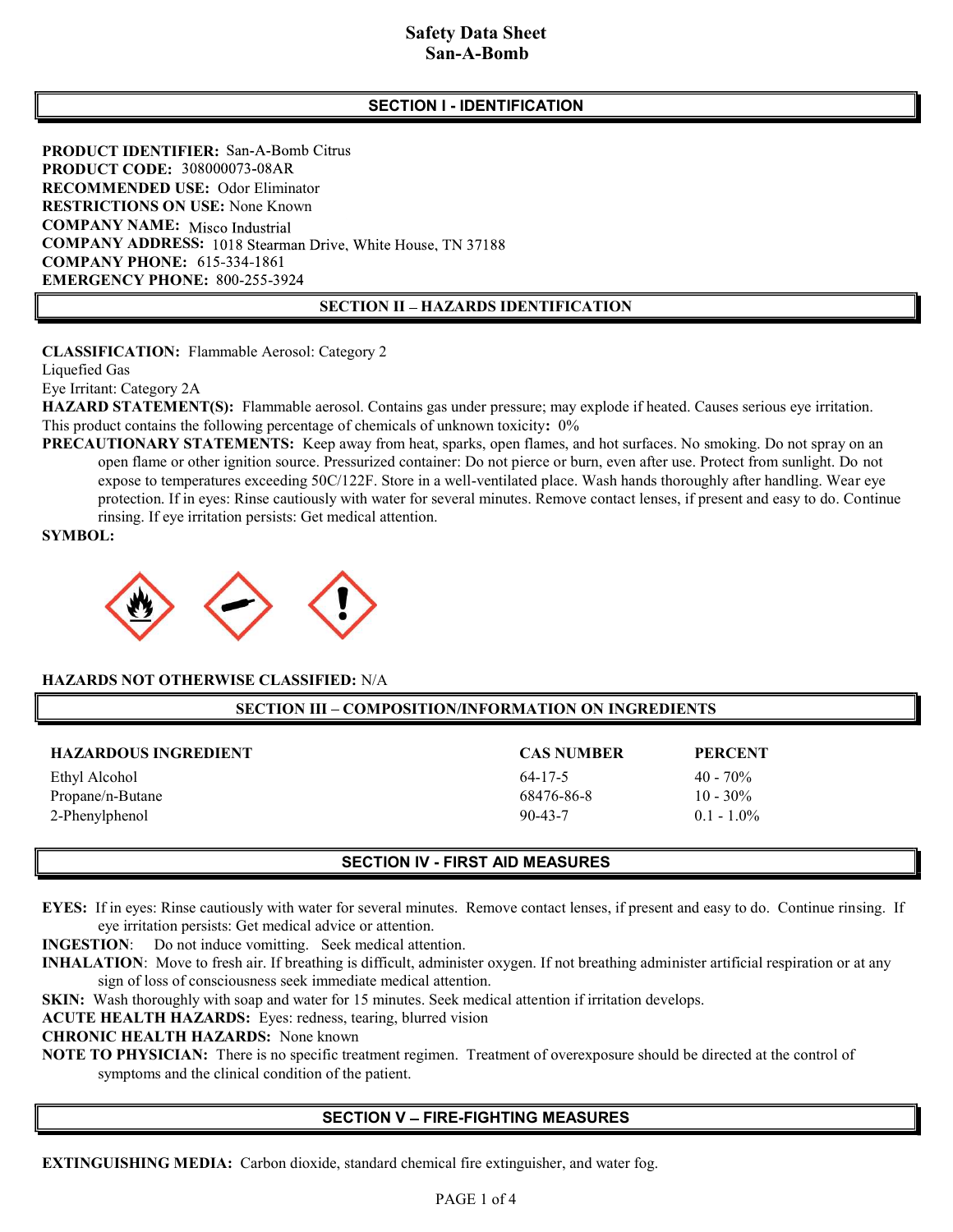# Safety Data Sheet

San-A-Bomb

#### UNSUITABLE EXTINGUISHING MEDIA: N/A

SPECIAL FIRE FIGHTING PROCEDURES: Wear NIOSH approved Self Contained Breathing Apparatus with a full face piece operated in a positive pressure demand mode with full body protective clothing when fighting fires. Avoid contact with skin and breathing smoke, fumes, and decomposition products. Cool fire exposed containers with water fog to prevent bursting.

UNUSUAL FIRE AND EXPLOSION HAZARDS: Flammable Contents under pressure. Exposure to temperatures above 120 F may cause bursting. Keep away from heat, sparks, open flames and other sources of ignition. Contains flammable propellant. HAZARDOUS COMBUSTION PRODUCTS: None Known

#### SECTION VI - ACCIDENTAL RELEASE MEASURES

PERSONAL PROTECTIVE EQUIPMENT: Refer to section VIII for proper Personal Protective Equipment.

SPILL: Absorb with non-combustible material like vermiculite, sand or earth and rinse with small amount of soapy water. Do not allow to drain into sewers or storm drains. Dispose of in accordance with local, state and federal regulations.

WASTE DISPOSAL: Dispose of in accordance with federal, state, and local regulations. Do not reuse, puncture, or incinerate container. Wrap container and place in trash collection.

RCRA STATUS: Product should be fully characterized prior to disposal (40 CFR 261).

#### SECTION VII - HANDLING AND STORAGE

HANDLING AND STORAGE: Store in a cool, dry area. Do not use or store near heat or open flames. Exposure to temperatures above 120°F may cause bursting.

OTHER PRECAUTIONS: Keep out of the reach of children. INCOMPATIBILITY: Strong oxidizing agents.

#### SECTION VIII - EXPOSURE CONTROLS/PERSONAL PROTECTION

| <b>HAZARDOUS INGREDIENT</b> | <b>OSHA PEL</b> | ACGIH TLV  |
|-----------------------------|-----------------|------------|
| Ethyl Alcohol               | 1000 ppm        | 1000 ppm   |
| Propane/n-Butane            | $1000$ ppm      | $1000$ ppm |
| 2-Phenylphenol              | Not Established | me/m3      |

ENGINEERING CONTROLS / VENTILATION: General ventilation and local exhaust should be adequate.

RESPIRATORY PROTECTION: Wear NIOSH/MSHA approved respiratory protection if used in confined, poorly ventilated areas.

PERSONAL PROTECTIVE EQUIPMENT: Safety glasses and chemical resistant gloves

ADDITIONAL MEASURES: Wash hands and clothing in contact with product after use.

# SECTION IX - PHYSICAL AND CHEMICAL PROPERTIES

| <b>APPEARANCE:</b> Clear, Colorless Spray                        |  |
|------------------------------------------------------------------|--|
| <b>ODOR:</b> Citrus                                              |  |
| <b>ODOR THRESHOLD: N/D</b>                                       |  |
| pH: 6.9 - 7.7                                                    |  |
| <b>MELTING POINT/FREEZING POINT: N/D</b>                         |  |
| <b>INITIAL BOILING POINT AND BOILING RANGE:</b> $>170^{\circ}$ F |  |
| <b>FLASH POINT: N/D</b>                                          |  |
| <b>EVAPORATION RATE: 1</b>                                       |  |
| FLAMMABILITY(solid/gas): Flammable Aerosol                       |  |
| <b>UPPER/LOWER FLAMMABILITY OR EXPLOSIVE LIMITS:</b>             |  |
| <b>LOWER FLAMMABILITY LIMIT: N/D</b>                             |  |
| <b>UPPER FLAMMABILITY LIMIT: N/D</b>                             |  |
| <b>EXPLOSIVE LIMIT LOWER (%): N/D</b>                            |  |
| <b>EXPLOISVE LIMIT UPPER (%): N/D</b>                            |  |
| VAPOR PRESSURE (mm Hg): $44 @ 77°F (25°C)$                       |  |
| <b>VAPOR DENSITY (AIR=1):</b> > 1 @ 77°F (25°C)                  |  |
| <b>RELATIVE DENSITY (H2O=1):</b> 0.86 - 0.89 @ 77° F (25° C)     |  |
| SOLUBILITY(IES): 100% water                                      |  |
| PARTITION COEFFICIENT: n-OCTANOL/WATER (Kow): N/D                |  |
| <b>AUTOIGNITION TEMPERATURE: N/D</b>                             |  |
| $P_{1}$                                                          |  |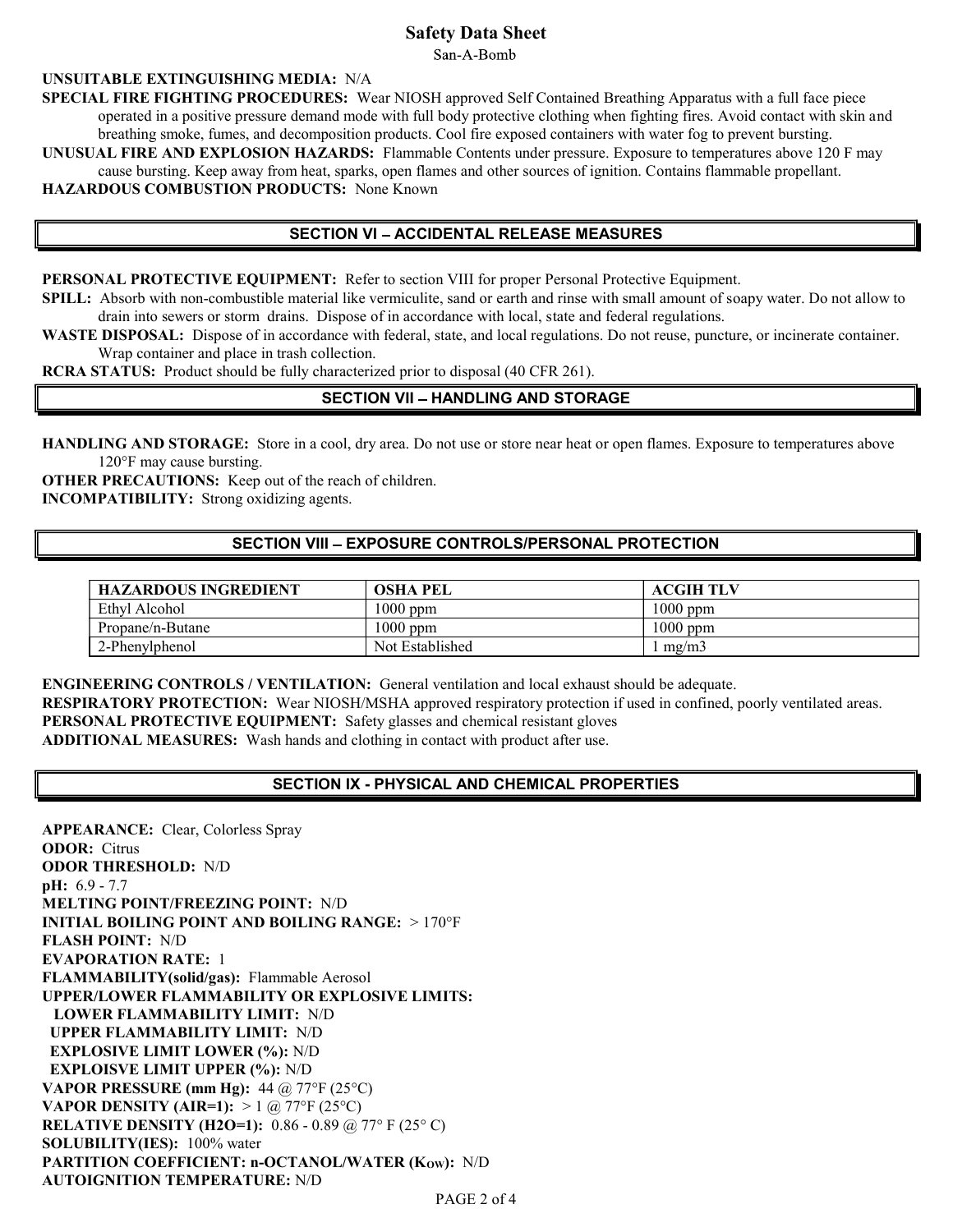# Safety Data Sheet

San-A-Bomb

#### DECOMPOSITION TEMPERATURE: N/D VISCOSITY: N/D

# SECTION X - STABILITY AND REACTIVITY

REACTIVITY: None Known CHEMICAL STABILITY: Stable POSSIBLE HAZARDOUS REACTIONS: None Known CONDITIONS TO AVOID: Temperatures greater than 122°F may cause bursting. INCOMPATIBLE MATERIALS: Strong oxidizing agents. HAZARDOUS DECOMPOSITION PRODUCTS: Oxides of carbon

# SECTION XI - TOXICOLOGICAL INFORMATION

**TOXICOLOGICAL INFORMATION: Ethyl Alcohol** (64-17-5) LC<sub>50</sub> (Inhalation, Rat, 4hr) 133.6 mg/L; LD<sub>50</sub> (Oral, Rat) >8311

mg/kg; LD<sub>50</sub> (Dermal, Rabbit) 16972.5 mg/kg 2-Phenylphenol (90-43-7) LD<sub>50</sub> (Oral, Rat) 2700 mg/kg, (Dermal, Rabbit) >5000 mg/kg

ROUTES OF ENTRY: Eyes, Ingestion, Inhalation, Skin

EYES: Causes severe irritation, redness, tearing.

INGESTION: Causes gastrointestinal irritation, nausea, vomiting.

INHALATION: Acute exposure may cause nausea, vomiting, coughing and pulmonary irritation.

SKIN: May cause mild irritation with prolonged or repeated contact.

MEDICAL CONDITION AGGRAVATED: Pre-existing disorders of the skin, respiratory system, and eyes will be aggravated by over exposure.

ACUTE HEALTH HAZARDS: Eyes: redness, tearing, blurred vision

CHRONIC HEALTH HAZARDS: None known

CARCINOGENICITY: OSHA: No ACGIH: No NTP: No IARC: No OTHER: N/A

# SECTION XII - ECOLOGICAL INFORMATION

ECOTOXICITY: Ethyl Alcohol (64-17-5) LC<sub>50</sub> (Fish, 96hr) 12,900-15,300 mg/L; LC<sub>50</sub> (Bacteria, 24hr) 11,200 mg/L; EC<sub>50</sub> (Bacteria, 5-30 min) 34,900 mg/L 2-Phenylphenol (90-43-7) LC<sub>50</sub> (Rainbow Trout, 96hr) 4.0 mg/L, LC<sub>50</sub> (Daphnia magna, 48hr) 2.0 mg/L

PERSISTENCE AND DEGRADABILITY: Component or components of this product are not biodegradable.

BIOACCUMULATIVE POTENTIAL: This product is not expected to bioaccumulate.

MOBILITY IN SOIL: This product is mobile in soil.

OTHER ADVERSE EFFECTS: None Known

# **SECTION XIII - DISPOSAL CONSIDERATIONS**

WASTE DISPOSAL: Dispose of in accordance with federal, state, and local regulations. Do not reuse, puncture, or incinerate container. Wrap container and place in trash collection.

RCRA STATUS: Product should be fully characterized prior to disposal (40 CFR 261).

# SECTION XIV - TRANSPORT INFORMATION

PROPER SHIPPING NAME: Aerosols HAZARD CLASS/DIVISION: 2.1 UN/NA NUMBER: UN 1950 PACKING GROUP: N/A

AIR SHIPMENT PROPER SHIPPING NAME: Aerosols, flammable HAZARD CLASS/DIVISION: 2.1 UN/NA NUMBER: UN 1950 PACKING GROUP: N/A

SHIPPING BY WATER: VESSEL (IMO/IMDG)